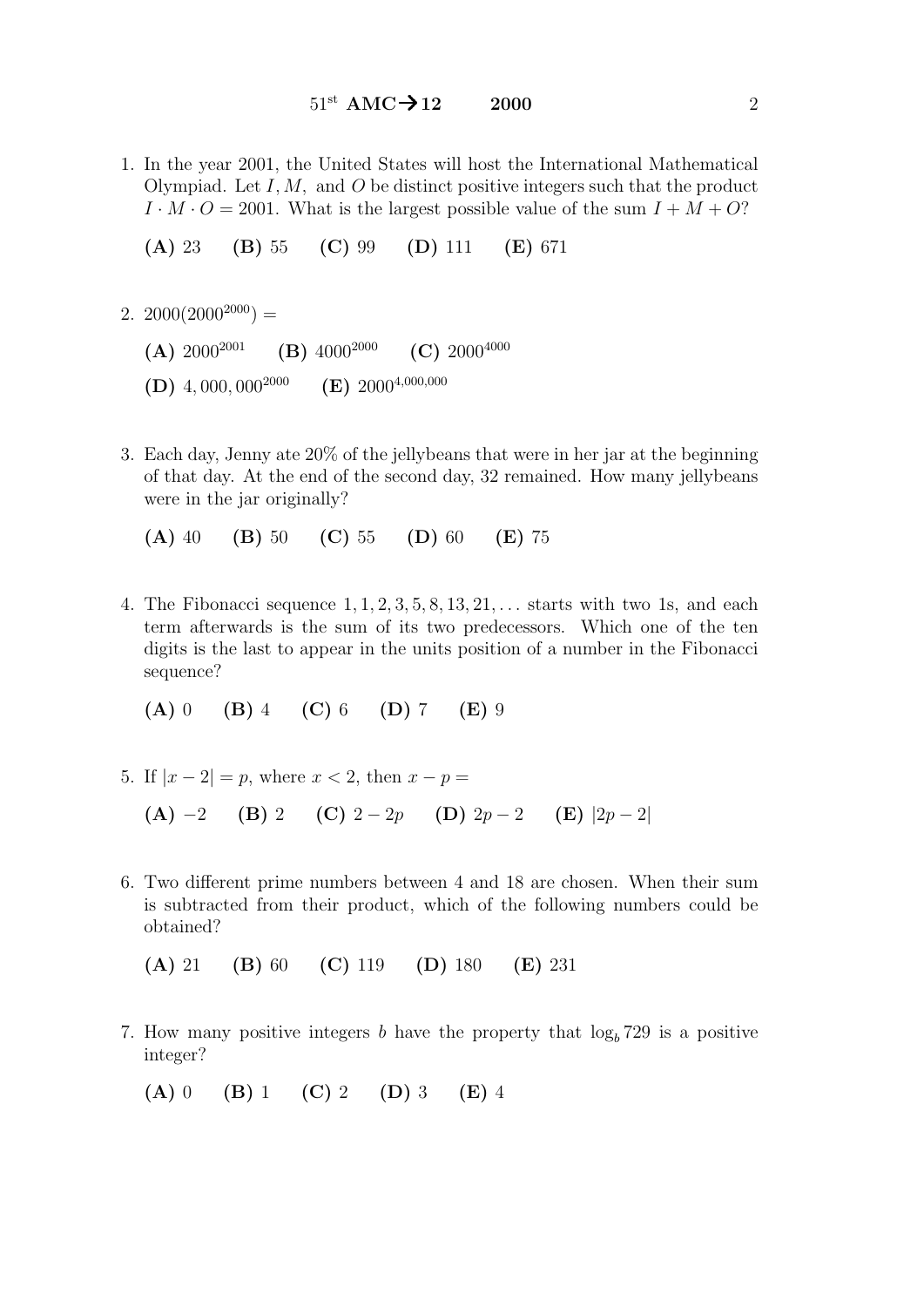8. Figures 0, 1, 2, and 3 consist of 1, 5, 13, and 25 nonoverlapping unit squares, respectively. If the pattern were continued, how many nonoverlapping unit squares would there be in figure 100?



9. Mrs. Walter gave an exam in a mathematics class of five students. She entered the scores in random order into a spreadsheet, which recalculated the class average after each score was entered. Mrs. Walter noticed that after each score was entered, the average was always an integer. The scores (listed in ascending order) were 71, 76, 80, 82, and 91. What was the last score Mrs. Walter entered?

$$
(A) 71 (B) 76 (C) 80 (D) 82 (E) 91
$$

- 10. The point  $P = (1, 2, 3)$  is reflected in the xy-plane, then its image Q is rotated by 180 $\degree$  about the x-axis to produce R, and finally, R is translated by 5 units in the positive-y direction to produce S. What are the coordinates of  $S$ ?
	- (A)  $(1, 7, -3)$  (B)  $(-1, 7, -3)$  (C)  $(-1, -2, 8)$ (D)  $(-1, 3, 3)$  (E)  $(1, 3, 3)$
- 11. Two non-zero real numbers, a and b, satisfy  $ab = a b$ . Which of the following is a possible value of  $\frac{a}{b}$ b  $+$ b a  $-\,ab?$

(A) -2 (B) 
$$
-\frac{1}{2}
$$
 (C)  $\frac{1}{3}$  (D)  $\frac{1}{2}$  (E) 2

12. Let A, M, and C be nonnegative integers such that  $A + M + C = 12$ . What is the maximum value of  $A \cdot M \cdot C + A \cdot M + M \cdot C + C \cdot A$ ?

(A) 62 (B) 72 (C) 92 (D) 102 (E) 112

13. One morning each member of Angela's family drank an 8-ounce mixture of coffee with milk. The amounts of coffee and milk varied from cup to cup, but were never zero. Angela drank a quarter of the total amount of milk and a sixth of the total amount of coffee. How many people are in the family?

$$
(A) 3 (B) 4 (C) 5 (D) 6 (E) 7
$$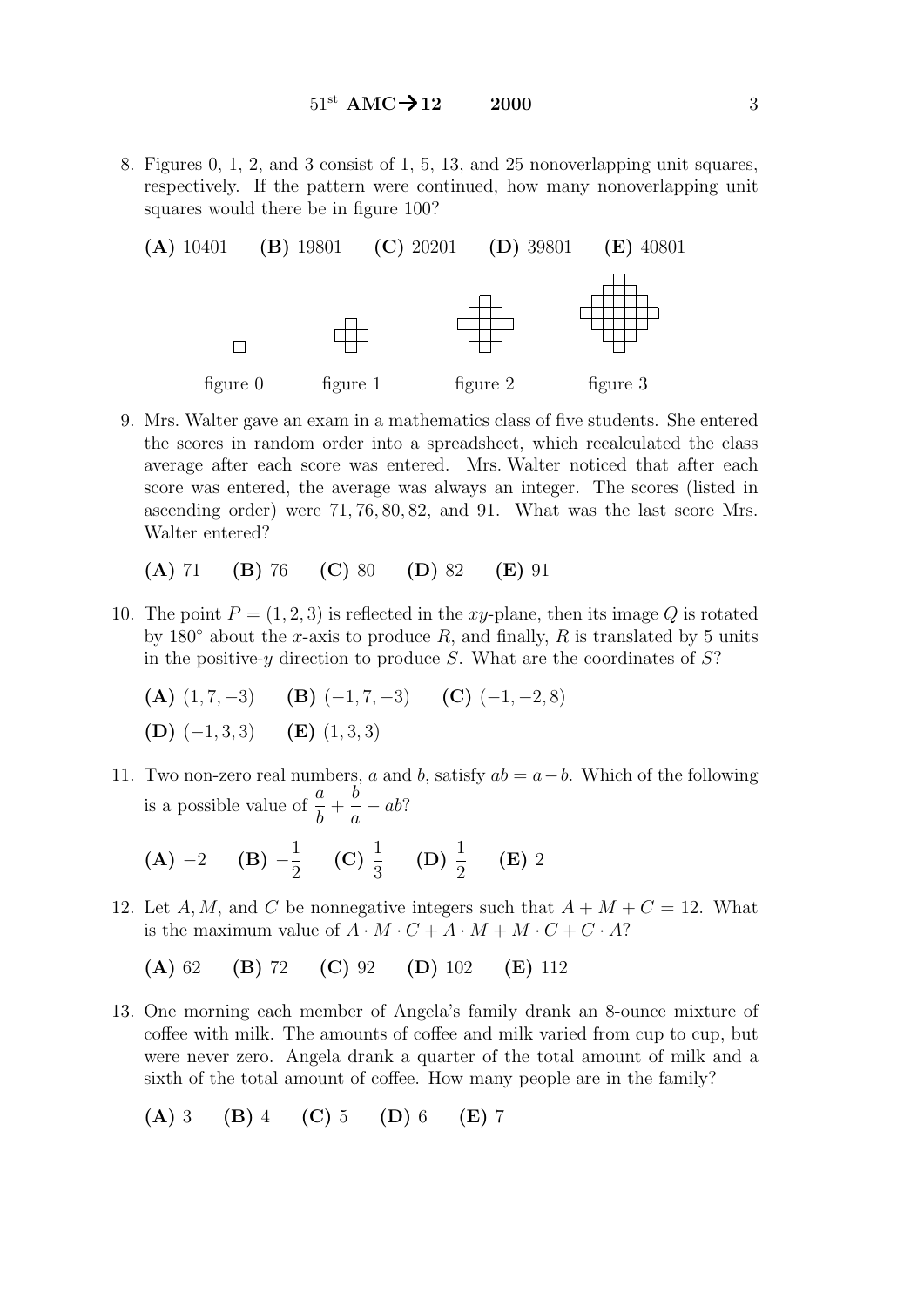14. When the mean, median, and mode of the list

$$
10, 2, 5, 2, 4, 2, x
$$

are arranged in increasing order, they form a non-constant arithmetic progression. What is the sum of all possible real values of  $x$ ?

(A) 3 (B) 6 (C) 9 (D) 17 (E) 20

15. Let f be a function for which  $f(x/3) = x^2 + x + 1$ . Find the sum of all values of z for which  $f(3z) = 7$ .

(A) 
$$
-1/3
$$
 (B)  $-1/9$  (C) 0 (D)  $5/9$  (E)  $5/3$ 

16. A checkerboard of 13 rows and 17 columns has a number written in each square, beginning in the upper left corner, so that the first row is numbered  $1, 2, \ldots, 17$ , the second row  $18, 19, \ldots, 34$ , and so on down the board. If the board is renumbered so that the left column, top to bottom, is  $1, 2, \ldots, 13$ , the second column  $14, 15, \ldots, 26$  and so on across the board, some squares have the same numbers in both numbering systems. Find the sum of the numbers in these squares (under either system).

(A) 222 (B) 333 (C) 444 (D) 555 (E) 666

- 17. A circle centered at O has radius 1 and contains the point  $A$ . Segment  $AB$  is tangent to the circle at A and  $\angle AOB = \theta$ . If point C lies on  $\overline{OA}$  and  $\overline{BC}$  bisects  $\angle ABO$ , then  $OC =$ 
	- (A)  $\sec^2 \theta \tan \theta$  (B)  $\frac{1}{2}$ 2  $\rm (C) \frac{\cos^2 \theta}{\frac{1}{2} + \frac{1}{2}}$  $1 + \sin \theta$  $(D) \frac{1}{1+1}$  $1 + \sin \theta$  $(E) \frac{\sin \theta}{2}$  $\cos^2\theta$



18. In year N, the 300<sup>th</sup> day of the year is a Tuesday. In year  $N+1$ , the 200<sup>th</sup> day is also a Tuesday. On what day of the week did the 100<sup>th</sup> day of year  $N-1$ occur?

(A) Thursday (B) Friday (C) Saturday (D) Sunday (E) Monday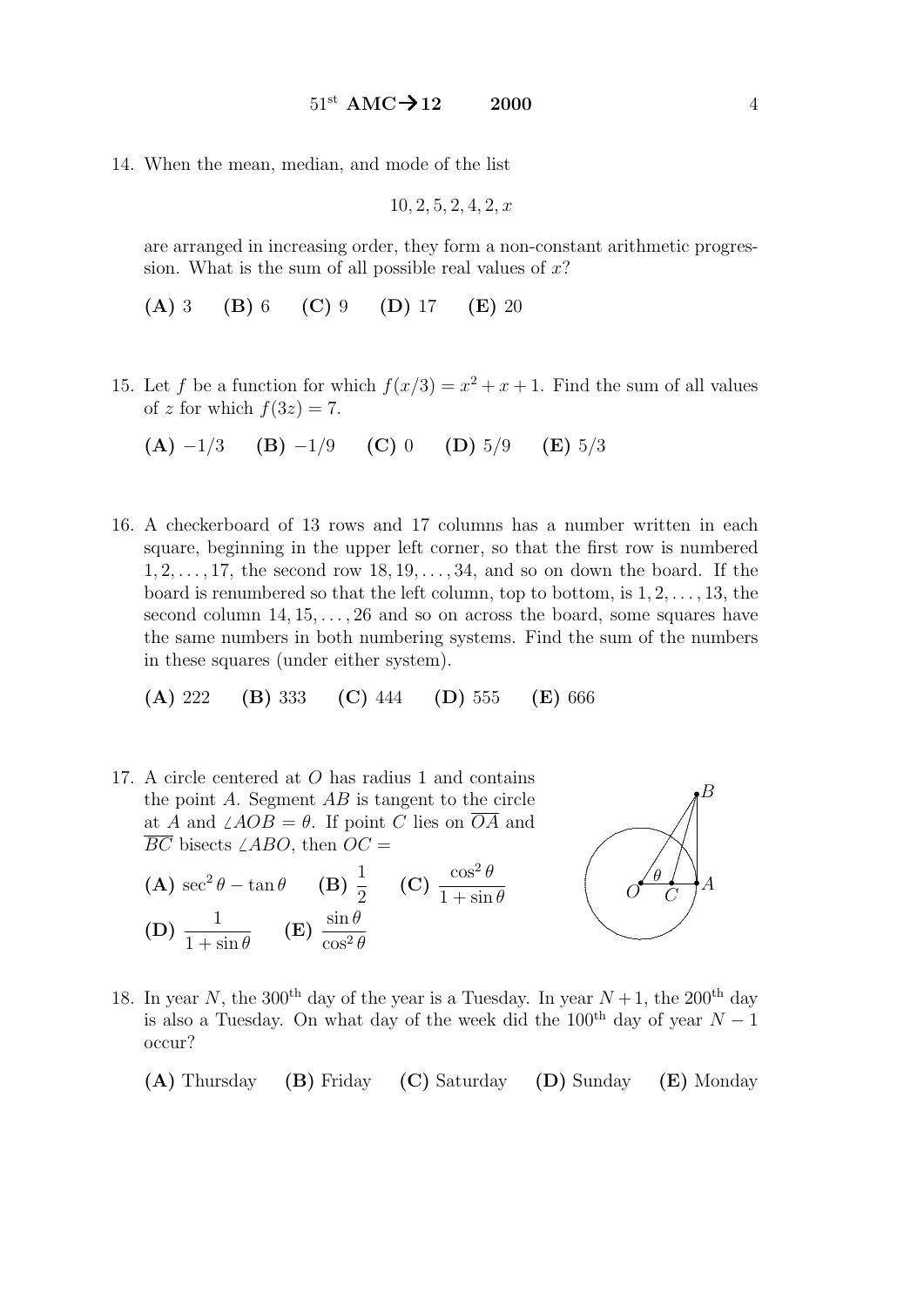19. In triangle  $ABC, AB = 13, BC = 14$ , and  $AC = 15$ . Let D denote the midpoint of  $\overline{BC}$  and let E denote the intersection of  $\overline{BC}$  with the bisector of angle BAC. Which of the following is closest to the area of the triangle ADE?

(A) 2 (B) 2.5 (C) 3 (D) 3.5 (E) 4

20. If  $x, y$ , and z are positive numbers satisfying

$$
x + 1/y = 4
$$
,  $y + 1/z = 1$ , and  $z + 1/x = 7/3$ ,

then  $xyz =$ 

- (A)  $2/3$  (B) 1 (C)  $4/3$  (D) 2 (E)  $7/3$
- 21. Through a point on the hypotenuse of a right triangle, lines are drawn parallel to the legs of the triangle so that the triangle is divided into a square and two smaller right triangles. The area of one of the two small right triangles is  $m$ times the area of the square. The ratio of the area of the other small right triangle to the area of the square is

(A) 
$$
\frac{1}{2m+1}
$$
 (B)  $m$  (C)  $1-m$  (D)  $\frac{1}{4m}$  (E)  $\frac{1}{8m^2}$ 

- 22. The graph below shows a portion of the curve defined by the quartic polynomial  $P(x) = x^4 + ax^3 + bx^2 + cx + d$ . Which of the following is the smallest?
	- $(A) P(-1)$
	- (B) The product of the zeros of P
	- (C) The product of the non-real zeros of P
	- (D) The sum of the coefficients of P
	- (E) The sum of the real zeros of P